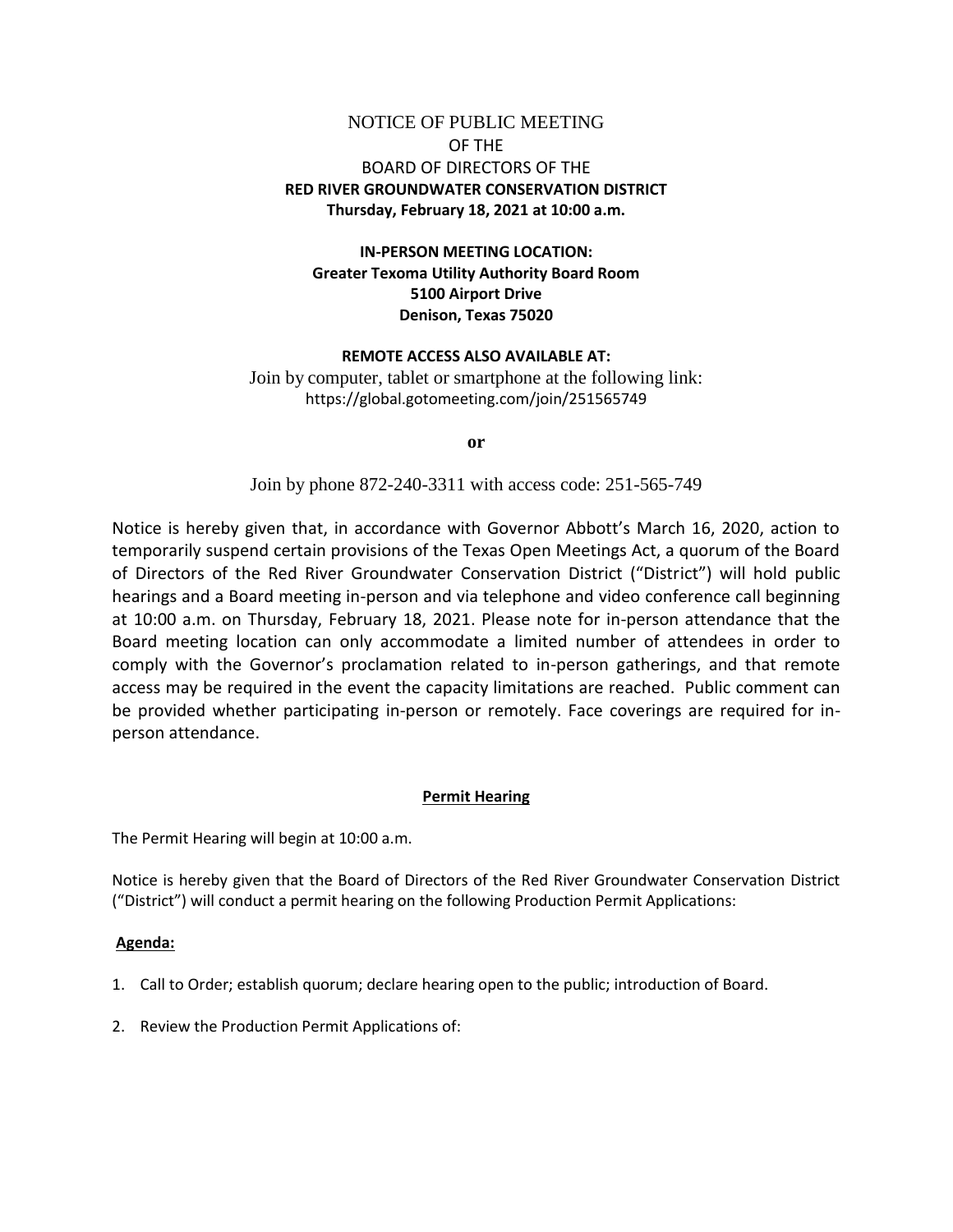**Applicant:** Anani LLC, 10361 Bickham Road, Dallas, TX 75220 **Location of Well:** 873 Wall Street, Gunter, TX 75058; Latitude: 33.4703573ºN Longitude: 96.7836184ºW; about 1 mile north of the intersection of FM 121 and Wall Street and about 1,200 feet west of Wall Street **Purpose of Use:** Concrete Batch Plant; Industrial Use **Requested Amount of Use:** 7,000,000 gallons per year

**Production Capacity of Well:** 50 gallons per minute **Aquifer:** Woodbine Aquifer

- 3. Public Comment on the Production Permit Applications (verbal comments limited to three (3) minutes each).
- 4. Consider and act upon the Production Permit Applications, including designation of parties and/or granting or denying the Production Permit Applications in whole or in part, as applicable.
- 5. Adjourn or continue permit hearing.

## **Board Meeting**

The regular Board Meeting will begin upon adjournment of the above noticed Permit Hearing.

Notice is hereby given that the Board of Directors of the Red River Groundwater Conservation District ("District") may discuss, consider, and take all necessary action, including expenditure of funds, regarding each of the agenda items below:

## **Agenda:**

- 1. Pledge of Allegiance and Invocation.
- 2. Call to order, establish quorum; declare meeting open to the public.
- 3. Public Comment.
- 4. Consider and act upon approval of Minutes of January 21, 2021, Board Meeting.
- 5. Budget and Finance.
	- a. Review and approval of monthly invoices.
	- b. Receive monthly financial information.
	- c. Consider and act upon the District's Fund Balance Policy.
- 6. Update and possible action regarding the process for the development of Desired Future Conditions (DFC).
- 7. Discussion and possible action on authorizing the execution of a Master Technical Services Agreement with INTERA for continued maintenance and development of the District's database.